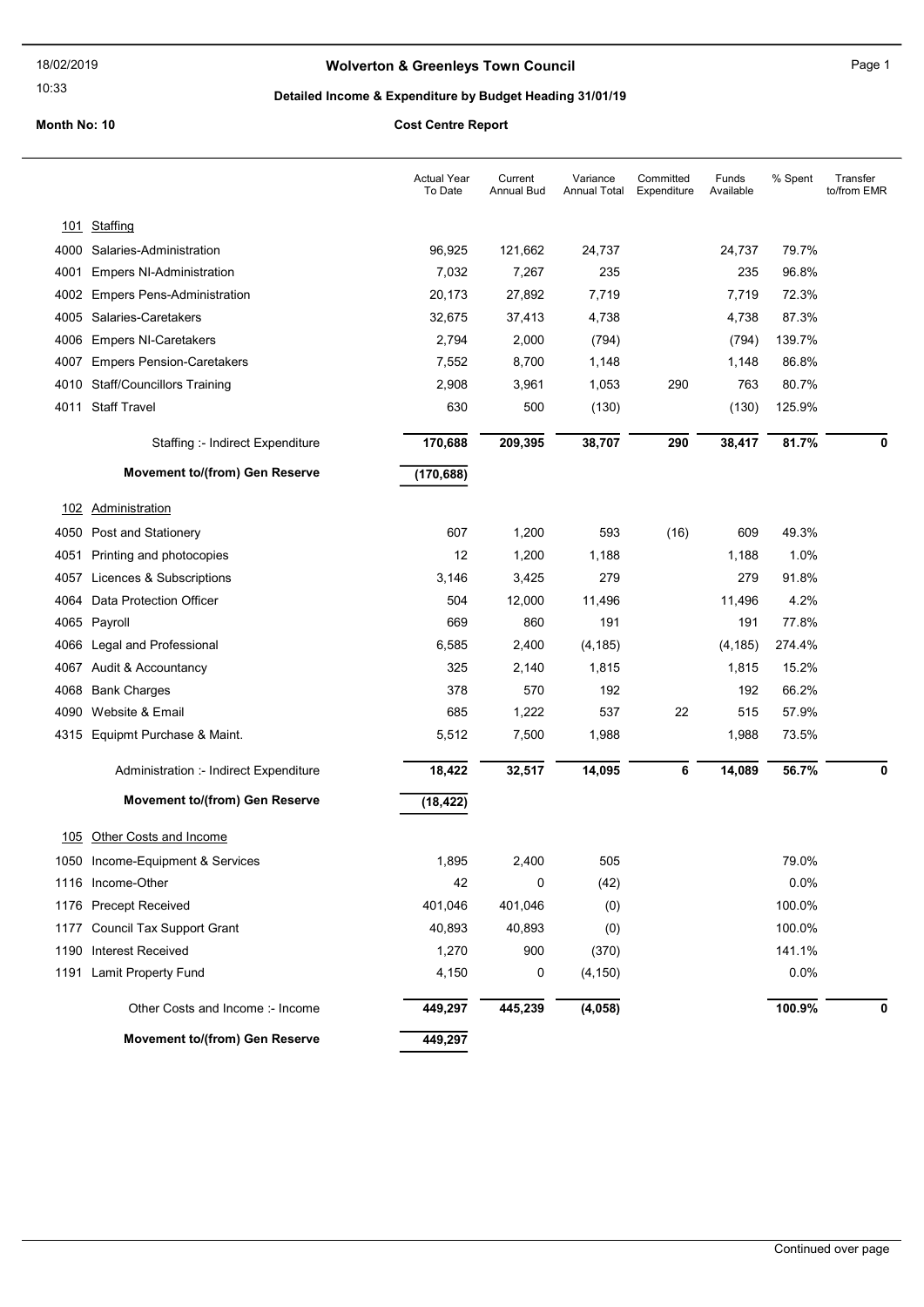# Wolverton & Greenleys Town Council Manuscripture of Page 2

### 10:33

# Detailed Income & Expenditure by Budget Heading 31/01/19

|          |                                           | <b>Actual Year</b><br>To Date | Current<br><b>Annual Bud</b> | Variance<br>Annual Total | Committed<br>Expenditure | Funds<br>Available | % Spent | Transfer<br>to/from EMR |
|----------|-------------------------------------------|-------------------------------|------------------------------|--------------------------|--------------------------|--------------------|---------|-------------------------|
|          | 201 Town Hall-Running                     |                               |                              |                          |                          |                    |         |                         |
|          | 1000 Rent from Tenants                    | 17,736                        | 30,516                       | 12,780                   |                          |                    | 58.1%   |                         |
| 1005     | Telephone/Photocopy Recharges             | 0                             | 0                            | (0)                      |                          |                    | 0.0%    |                         |
| 1007     | Internet recharges                        | 0                             | 540                          | 540                      |                          |                    | 0.0%    |                         |
| 1010     | <b>Library Recharges</b>                  | 7,000                         | 7,000                        | 0                        |                          |                    | 100.0%  |                         |
| 1110     | Income-Meeting Room                       | 210                           | 0                            | (210)                    |                          |                    | $0.0\%$ |                         |
|          | 1115 Income-Photocopying                  | 219                           | 0                            | (219)                    |                          |                    | 0.0%    |                         |
|          | 1116 Income-Other                         | 2,076                         | 0                            | (2,076)                  |                          |                    | 0.0%    |                         |
|          | Town Hall-Running :- Income               | 27,241                        | 38,056                       | 10,815                   |                          |                    | 71.6%   | 0                       |
|          | 4058 IT Costs                             | 8,947                         | 10,067                       | 1,120                    |                          | 1,120              | 88.9%   |                         |
|          | 4100 Rates                                | 5,943                         | 6,200                        | 257                      |                          | 257                | 95.9%   |                         |
| 4101     | <b>Water Charges</b>                      | 273                           | 400                          | 127                      |                          | 127                | 68.3%   |                         |
| 4110 Gas |                                           | 2,773                         | 2,000                        | (773)                    |                          | (773)              | 138.6%  |                         |
| 4111     | Electricity                               | 2,950                         | 4,325                        | 1,375                    |                          | 1,375              | 68.2%   |                         |
|          | 4115 Telephone                            | 673                           | 900                          | 227                      |                          | 227                | 74.8%   |                         |
|          | 4116 Internet                             | 398                           | 630                          | 233                      |                          | 233                | 63.1%   |                         |
| 4120     | Town Hall-Minor Expenses                  | 961                           | 1,500                        | 539                      |                          | 539                | 64.1%   |                         |
|          | 4125 Town Hall-Maintenance                | 7,841                         | 8,800                        | 959                      | 345                      | 614                | 93.0%   |                         |
| 4126     | Cleaning                                  | 3,209                         | 3,800                        | 591                      | 631                      | (40)               | 101.1%  |                         |
|          | 4128 Town Hall-Security                   | 2,009                         | 414                          | (1, 595)                 |                          | (1, 595)           | 485.3%  |                         |
| 4140     | <b>PWLB-Repayments</b>                    | 40,953                        | 41,000                       | 47                       |                          | 47                 | 99.9%   |                         |
|          | 4315 Equipmt Purchase & Maint.            | 2,618                         | 0                            | (2,618)                  |                          | (2,618)            | 0.0%    |                         |
|          | Town Hall-Running :- Indirect Expenditure | 79,547                        | 80,036                       | 489                      | 976                      | (487)              | 100.6%  | 0                       |
|          | <b>Movement to/(from) Gen Reserve</b>     | (52, 306)                     |                              |                          |                          |                    |         |                         |
| 203      | <b>Leased Assets</b>                      |                               |                              |                          |                          |                    |         |                         |
|          | 1116 Income-Other                         | 421                           | 500                          | 79                       |                          |                    | 84.2%   |                         |
|          | Leased Assets :- Income                   | 421                           | 500                          | 79                       |                          |                    | 84.2%   | 0                       |
|          | 4152 Greenleys Depot                      | 1,601                         | 2,800                        | 1,199                    |                          | 1,199              | 57.2%   |                         |
|          | 4153 Water Tower                          | 100                           | 500                          | 400                      |                          | 400                | 20.1%   |                         |
|          | 4155 Urban Farm                           | 561                           | 500                          | (61)                     |                          | (61)               | 112.2%  |                         |
|          | Leased Assets :- Indirect Expenditure     | 2,262                         | 3,800                        | 1,538                    | 0                        | 1,538              | 59.5%   | 0                       |
|          | Movement to/(from) Gen Reserve            | (1, 842)                      |                              |                          |                          |                    |         |                         |
|          |                                           |                               |                              |                          |                          |                    |         |                         |
|          | 210 Allotments                            |                               |                              |                          |                          |                    |         |                         |
| 1020     | <b>Community Orchard</b>                  | 31                            | 58                           | 27                       |                          |                    | 53.6%   |                         |
|          | 1021 Hodge Furze                          | 3,505                         | 16,344                       | 12,839                   |                          |                    | 21.4%   |                         |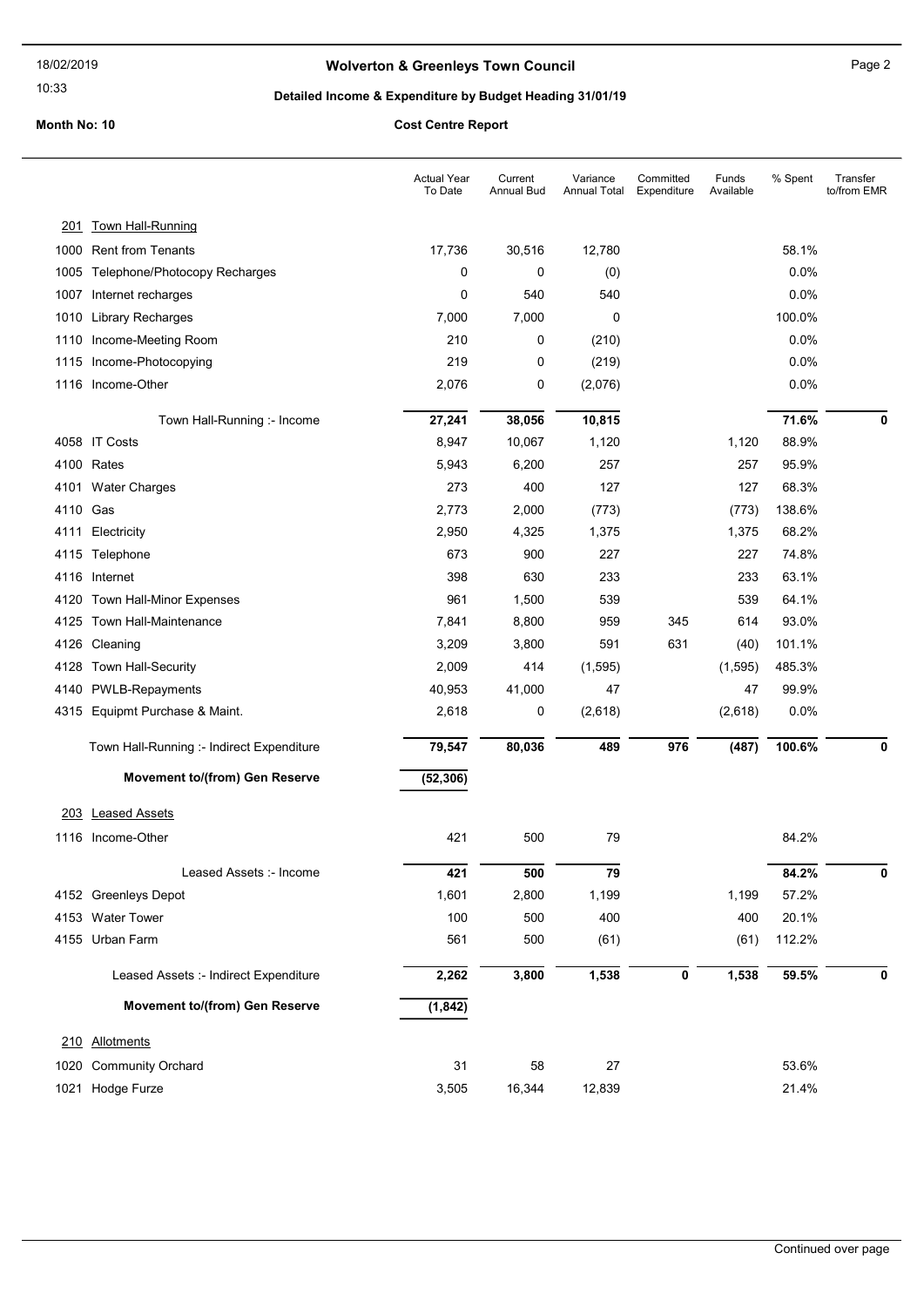10:33

# Wolverton & Greenleys Town Council Manuscripture of Page 3

# Detailed Income & Expenditure by Budget Heading 31/01/19

|          |                                                 | <b>Actual Year</b><br>To Date | Current<br><b>Annual Bud</b> | Variance<br><b>Annual Total</b> | Committed<br>Expenditure | Funds<br>Available | % Spent | Transfer<br>to/from EMR |
|----------|-------------------------------------------------|-------------------------------|------------------------------|---------------------------------|--------------------------|--------------------|---------|-------------------------|
|          | 1022 Old Wolverton                              | 1,137                         | 34,611                       | 33,474                          |                          |                    | 3.3%    |                         |
|          | 1023 Stacey Hill                                | 3,777                         | 5,809                        | 2,032                           |                          |                    | 65.0%   |                         |
|          | Allotments :- Income                            | 8,451                         | 56,822                       | 48,371                          |                          |                    | 14.9%   | 0                       |
|          | 4400 General Allotment Costs                    | 81                            | 0                            | (81)                            |                          | (81)               | 0.0%    |                         |
| 4405     | Stacey Hill Expenses                            | 1,653                         | 1,375                        | (278)                           |                          | (278)              | 120.2%  |                         |
| 4406     | Hodge Furze                                     | 1,288                         | 12,954                       | 11,666                          |                          | 11,666             | 9.9%    |                         |
| 4407     | Old Wolverton                                   | 335                           | 34,209                       | 33,874                          |                          | 33,874             | 1.0%    |                         |
| 4408     | <b>Orchard Allotments</b>                       | 78                            | 350                          | 272                             |                          | 272                | 22.3%   |                         |
|          | Allotments :- Indirect Expenditure              | 3,435                         | 48,888                       | 45,453                          | 0                        | 45,453             | 7.0%    | 0                       |
|          | Movement to/(from) Gen Reserve                  | 5,015                         |                              |                                 |                          |                    |         |                         |
| 301      | <b>Community Grants</b>                         |                               |                              |                                 |                          |                    |         |                         |
|          | 1117 Income-Grants                              | 2,550                         | 0                            | (2, 550)                        |                          |                    | 0.0%    |                         |
|          | Community Grants :- Income                      | 2,550                         | 0                            | (2, 550)                        |                          |                    |         | 0                       |
|          | 4200 Remembrance                                | 1,633                         | 2,000                        | 367                             |                          | 367                | 81.6%   |                         |
| 4201     | Grants                                          | 4,152                         | 10,000                       | 5,848                           |                          | 5,848              | 41.5%   |                         |
| 4207 CAB |                                                 | 5,150                         | 7,500                        | 2,350                           |                          | 2,350              | 68.7%   |                         |
|          | <b>Community Grants :- Indirect Expenditure</b> | 10,934                        | 19,500                       | 8,566                           | 0                        | 8,566              | 56.1%   | 0                       |
|          | Movement to/(from) Gen Reserve                  | (8, 384)                      |                              |                                 |                          |                    |         |                         |
| 305      | <b>Community Projects</b>                       |                               |                              |                                 |                          |                    |         |                         |
|          | 1002 BIB income                                 | 264                           | 0                            | (264)                           |                          |                    | 0.0%    |                         |
| 1100     | Income-Newsletter & Adverts                     | 3,878                         | 3,000                        | (878)                           |                          |                    | 129.3%  |                         |
| 1116     | Income-Other                                    | 8                             | 0                            | (8)                             |                          |                    | 0.0%    |                         |
|          | 1125 Hodge Lea Meeting Place                    | 4,148                         | 2,000                        | (2, 148)                        |                          |                    | 207.4%  |                         |
|          | Community Projects :- Income                    | 8,298                         | 5,000                        | (3, 298)                        |                          |                    | 166.0%  | 0                       |
| 4209 BIB |                                                 | 2,874                         | 2,500                        | (374)                           | 28                       | (402)              | 116.1%  |                         |
|          | 4230 Floodlight Running Costs                   | 222                           | 375                          | 153                             |                          | 153                | 59.1%   |                         |
|          | 4235 Newsletter Costs                           | 16,560                        | 16,838                       | 278                             |                          | 278                | 98.4%   |                         |
| 4247     | <b>Public Meetings</b>                          | 4                             | 200                          | 196                             |                          | 196                | 2.0%    |                         |
| 4261     | Hodge Lea Meeting Place                         | 24,460                        | 30,000                       | 5,540                           | 500                      | 5,040              | 83.2%   |                         |
| 4263     | <b>Greenleys Community Garden</b>               | 6,706                         | 9,440                        | 2,734                           | 5,365                    | (2,631)            | 127.9%  |                         |
|          | 4315 Equipmt Purchase & Maint.                  | 446                           | 0                            | (446)                           | 385                      | (831)              | 0.0%    |                         |
|          | Community Projects :- Indirect Expenditure      | 51,272                        | 59,353                       | 8,081                           | 6,278                    | 1,803              | 97.0%   | 0                       |
|          | <b>Movement to/(from) Gen Reserve</b>           | (42, 974)                     |                              |                                 |                          |                    |         |                         |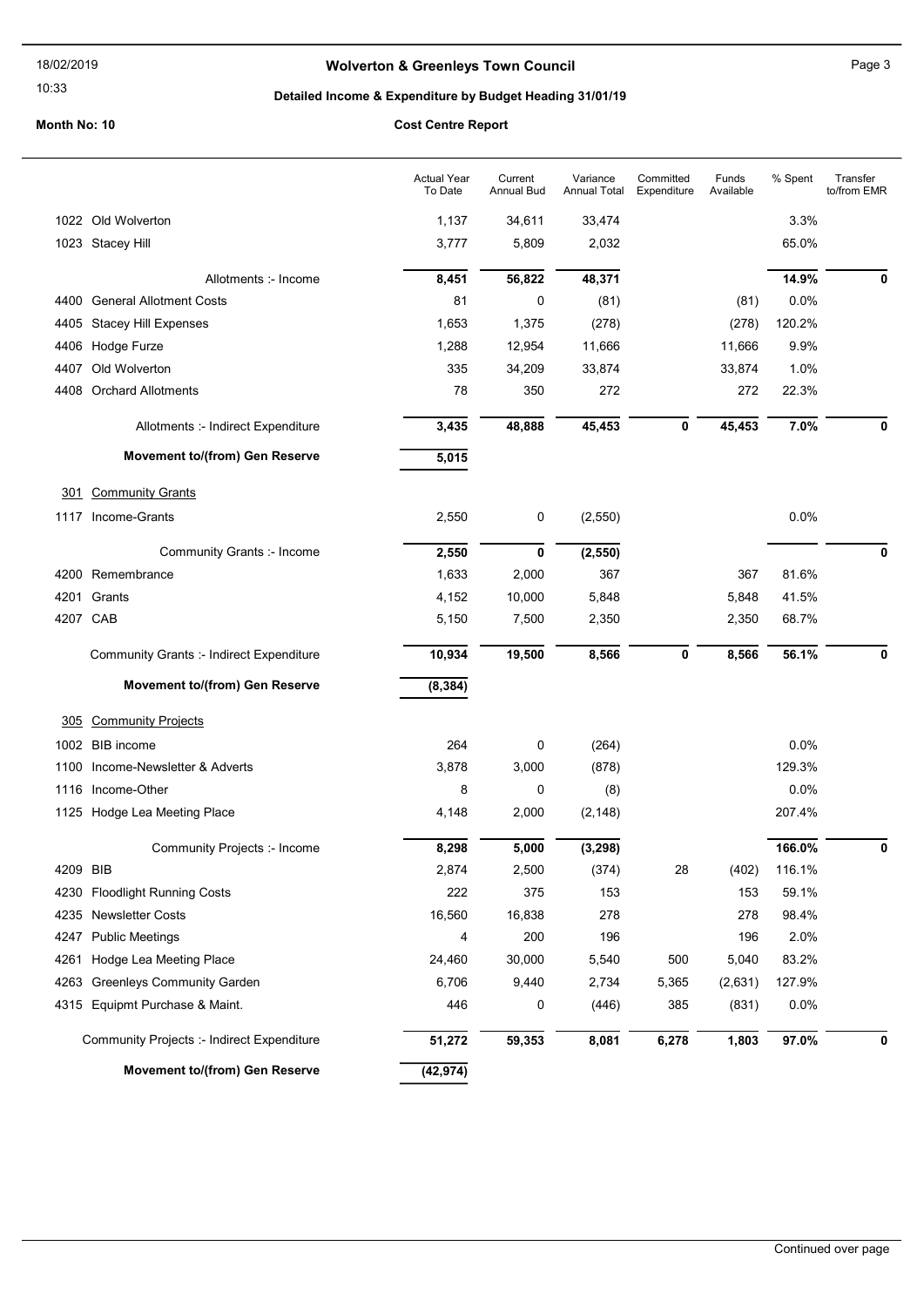10:33

# Wolverton & Greenleys Town Council Manuscripture of Page 4

# Detailed Income & Expenditure by Budget Heading 31/01/19

|      |                                              | <b>Actual Year</b><br>To Date | Current<br>Annual Bud | Variance<br>Annual Total | Committed<br>Expenditure | Funds<br>Available | % Spent | Transfer<br>to/from EMR |
|------|----------------------------------------------|-------------------------------|-----------------------|--------------------------|--------------------------|--------------------|---------|-------------------------|
| 310  | <b>Community Events</b>                      |                               |                       |                          |                          |                    |         |                         |
|      | 1105 Income-Twinning                         | 8,070                         | 600                   | (7, 470)                 |                          |                    | 1345.0% |                         |
| 1106 | Income - Fireworks                           | 2,699                         | 2,300                 | (399)                    |                          |                    | 117.4%  |                         |
| 1108 | Income-New projects                          | 440                           | 0                     | (440)                    |                          |                    | 0.0%    |                         |
|      | 1116 Income-Other                            | 725                           | 0                     | (725)                    |                          |                    | 0.0%    |                         |
|      | Community Events :- Income                   | 11,935                        | 2,900                 | (9,035)                  |                          |                    | 411.5%  | 0                       |
|      | 4275 Town Twinning                           | 9,260                         | 2,000                 | (7,260)                  |                          | (7,260)            | 463.0%  |                         |
|      | 4277 Fireworks                               | 11,716                        | 10,000                | (1,716)                  | 193                      | (1,909)            | 119.1%  |                         |
|      | 4278 Lantern Festival                        | 5,288                         | 5,140                 | (148)                    |                          | (148)              | 102.9%  |                         |
|      | 4279 Play/Youth, Young Pple, Arts&Des        | 227                           | 1,500                 | 1,273                    |                          | 1,273              | 15.1%   |                         |
|      | Community Events :- Indirect Expenditure     | 26,490                        | 18,640                | (7, 850)                 | 193                      | (8,043)            | 143.2%  | 0                       |
|      | Movement to/(from) Gen Reserve               | (14, 555)                     |                       |                          |                          |                    |         |                         |
| 401  | <b>Town Upkeep</b>                           |                               |                       |                          |                          |                    |         |                         |
| 4301 | <b>Christmas Trees</b>                       | 0                             | 0                     | 0                        | 100                      | (100)              | 0.0%    |                         |
| 4302 | Dog Waste Collection                         | 6,911                         | 7,863                 | 952                      |                          | 952                | 87.9%   |                         |
| 4310 | <b>Caretaker Costs</b>                       | 78                            | 100                   | 22                       | 23                       | (1)                | 100.5%  |                         |
|      | 4315 Equipmt Purchase & Maint.               | 492                           | 0                     | (492)                    |                          | (492)              | 0.0%    |                         |
|      | 4316 Planting                                | 13,200                        | 13,160                | (40)                     |                          | (40)               | 100.3%  |                         |
| 4317 | <b>Benches</b>                               | 25                            | 0                     | (25)                     |                          | (25)               | 0.0%    |                         |
|      | 4320 Vehicle Running Costs                   | 2,465                         | 2,000                 | (465)                    |                          | (465)              | 123.2%  |                         |
|      | 4330 CCTV Costs                              | 89                            | 0                     | (89)                     |                          | (89)               | 0.0%    |                         |
|      | Town Upkeep :- Indirect Expenditure          | 23,260                        | 23,123                | (137)                    | 123                      | (260)              | 101.1%  | 0                       |
|      | Movement to/(from) Gen Reserve               | (23, 260)                     |                       |                          |                          |                    |         |                         |
| 405  | <b>Town Upkeep-Projects</b>                  |                               |                       |                          |                          |                    |         |                         |
|      | 4315 Equipmt Purchase & Maint.               | 1,895                         | 0                     | (1,895)                  |                          | (1,895)            | 0.0%    |                         |
|      | 4370 Christmas Lights                        | 11,883                        | 13,000                | 1,117                    |                          | 1,117              | 91.4%   |                         |
|      | 4379 New Projects                            | 8,492                         | 5,599                 | (2,893)                  |                          | (2,893)            | 151.7%  | 884                     |
|      | 4385 Bloomer Siting & Town Trail             | 2,296                         | 0                     | (2, 296)                 | 800                      | (3,096)            | 0.0%    | 1,200                   |
|      | Town Upkeep-Projects :- Indirect Expenditure | 24,565                        | 18,599                | (5,966)                  | 800                      | (6, 766)           | 136.4%  | 2,084                   |
| 6000 | plus Transfer from EMR                       | 2,084                         |                       |                          |                          |                    |         |                         |
|      | <b>Movement to/(from) Gen Reserve</b>        | (22, 481)                     |                       |                          |                          |                    |         |                         |
|      | 500 Council                                  |                               |                       |                          |                          |                    |         |                         |
|      | 4119 Insurance                               | 3,664                         | 4,896                 | 1,232                    |                          | 1,232              | 74.8%   |                         |
|      | 4500 PCSO                                    | 0                             | 17,270                | 17,270                   |                          | 17,270             | 0.0%    |                         |